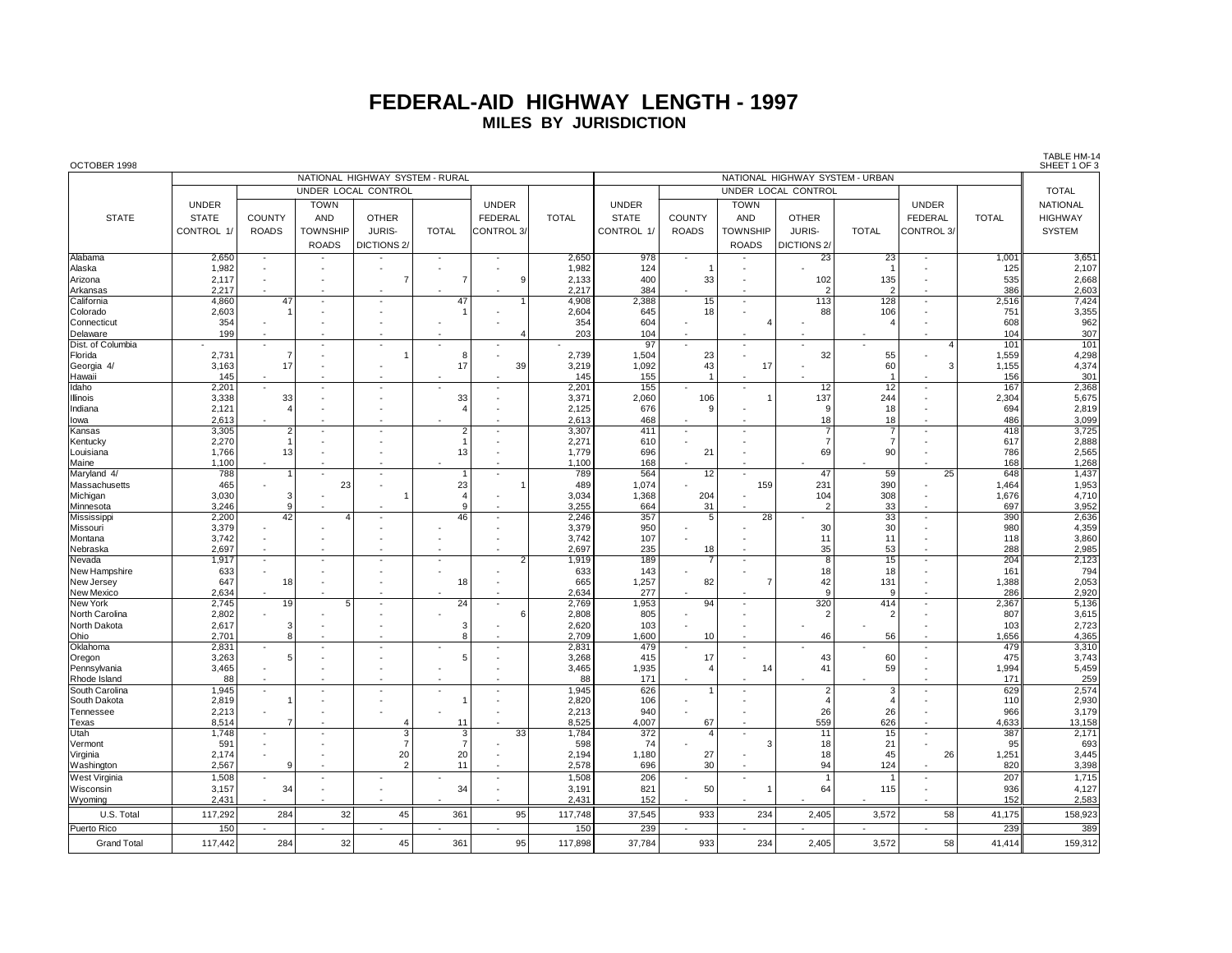## **FEDERAL-AID HIGHWAY LENGTH - 1997 MILES BY JURISDICTION**

| OCTOBER 1998               |                 |                |                          |                                    |                |                          |                 |                |                |                 | OTHER FEDERAL-AID HIGHWAYS - URBAN |                |                          |                 | SHEET 2 OF 3     |
|----------------------------|-----------------|----------------|--------------------------|------------------------------------|----------------|--------------------------|-----------------|----------------|----------------|-----------------|------------------------------------|----------------|--------------------------|-----------------|------------------|
|                            |                 |                |                          | OTHER FEDERAL-AID HIGHWAYS - RURAL |                |                          |                 |                |                |                 |                                    |                |                          |                 |                  |
|                            |                 |                | UNDER LOCAL CONTROL      |                                    |                |                          |                 |                |                |                 | UNDER LOCAL CONTROL                |                |                          |                 | <b>TOTAL</b>     |
|                            | <b>UNDER</b>    |                | <b>TOWN</b>              |                                    |                | <b>UNDER</b>             |                 | <b>UNDER</b>   |                | <b>TOWN</b>     |                                    |                | <b>UNDER</b>             |                 | <b>OTHER</b>     |
| <b>STATE</b>               | <b>STATE</b>    | <b>COUNTY</b>  | AND                      | <b>OTHER</b>                       |                | <b>FEDERAL</b>           | <b>TOTAL</b>    | <b>STATE</b>   | <b>COUNTY</b>  | <b>AND</b>      | <b>OTHER</b>                       |                | <b>FEDERAL</b>           | <b>TOTAL</b>    | FEDERAL-         |
|                            | CONTROL 1/      | <b>ROADS</b>   | <b>TOWNSHIP</b>          | JURIS-                             | <b>TOTAL</b>   | CONTROL 3/               |                 | CONTROL 1/     | <b>ROADS</b>   | <b>TOWNSHIP</b> | JURIS-                             | <b>TOTAL</b>   | CONTROL 3/               |                 | <b>AID</b>       |
|                            |                 |                | <b>ROADS</b>             | DICTIONS <sub>2</sub>              |                |                          |                 |                |                | <b>ROADS</b>    | DICTIONS <sub>2/</sub>             |                |                          |                 | <b>HIGHWAYS</b>  |
| Alabama                    | 6,245           | 8,681          |                          | 479                                | 9,162          | 39                       | 15,446          | 943            | 58             |                 | 3,447                              | 3,505          | 9                        | 4,457           | 19,903           |
| Alaska                     | 1,705           | -1             |                          | 9                                  | 10             | 15                       | 1,730           | 306            | 88             |                 | 23                                 | 111            |                          | 417             | 2,147            |
| Arizona                    | 2,991           | 1,732          | $\overline{\phantom{a}}$ | 247                                | 1,979          | 841                      | 5.811           | 264            | 857            |                 | 2,643                              | 3,500          | 22                       | 3,786           | 9,597            |
| Arkansas                   | 12,362          | 3,363          | $\overline{\phantom{a}}$ | 89                                 | 3,452          | 56                       | 15,870          | 856            | 109            | $\sim$          | 1,487                              | 1,596          | $\sim$                   | 2,452           | 18,322           |
| California                 | 6,474           | 13,009         | $\blacksquare$           | 242                                | 13,251         | 375                      | 20,100          | 1,466          | 4,548          |                 | 20,069                             | 24,617         | ÷,                       | 26,083          | 46,183           |
| Colorado                   | 5,314           | 4,038          |                          | 144                                | 4,182          | 553                      | 10,049          | 372            | 751            |                 | 2,131                              | 2,882          | $\sim$                   | 3,254           | 13,303           |
| Connecticut                | 1,503           |                | 212                      |                                    | 212            | $\sim$                   | 1,715           | 1,191          |                | 1,918           |                                    | 1,918          | ÷,                       | 3,109           | 4,824            |
| Delaware                   | 670             |                |                          |                                    |                | $\overline{2}$           | 672             | 453            |                |                 | 10                                 | 10             | ÷                        | 463             | 1,135            |
| Dist. of Columbia          |                 |                | $\sim$                   |                                    |                |                          |                 | 330            |                |                 |                                    |                | 13                       | 343             | 343              |
| Florida                    | 4,262<br>11,693 | 4,522<br>7,686 | 43                       | 118                                | 4,640<br>7,729 | 193                      | 8,902<br>19,615 | 3,416<br>1,869 | 3,014<br>2,924 | 1,451           | 4,492                              | 7,506<br>4,375 | 15                       | 10,922<br>6,259 | 19,824<br>25,874 |
| Georgia 4/                 | 580             | 131            |                          |                                    | 131            |                          | 711             | 101            | 419            |                 |                                    | 419            |                          | 520             | 1,231            |
| Hawaii<br>Idaho            | 2.480           | 2.483          |                          | 1,662                              | 4.146          | 57                       | 6,683           | 126            | 91             | 291             | 664                                | 1,046          | ÷,                       | 1,172           | 7,855            |
| Illinois                   | 8,117           | 10,590         | 824                      | 252                                | 11,666         |                          | 19,790          | 2,414          | 1,564          | 566             | 4,089                              | 6,219          | $\overline{2}$           | 8,635           | 28,425           |
|                            | 7,382           | 5,799          |                          | 180                                | 5,979          | $\overline{\phantom{a}}$ | 13,361          | 1,063          | 1,881          |                 | 2,987                              | 4,868          | $\sim$                   | 5,931           | 19,292           |
| Indiana<br>lowa            | 6,136           | 12,981         |                          | 576                                | 13,557         |                          | 19,693          | 414            | 335            |                 | 1.930                              | 2,265          | ÷,                       | 2.679           | 22,372           |
| Kansas                     | 6,674           | 21,140         |                          | 5                                  | 21,145         | 10                       | 27,829          | 241            |                |                 | 2,385                              | 2,385          | ÷,                       | 2,626           | 30,455           |
| Kentucky                   | 8,853           | 39             |                          |                                    | 39             |                          | 8,892           | 1,666          | $\overline{7}$ |                 | 962                                | 969            | 24                       | 2,659           | 11,551           |
| Louisiana                  | 8.699           |                |                          |                                    |                | 21                       | 8.720           | 1,329          | 551            |                 | 1.420                              | 1,971          | ÷,                       | 3,300           | 12,020           |
| Maine                      | 4,278           |                |                          |                                    | 2              |                          | 4.280           | 588            |                | 3               | 252                                | 255            |                          | 843             | 5,123            |
| Maryland 4/                | 2,240           | 542            |                          | 16                                 | 558            | $\sim$                   | 2,798           | 979            | 1,430          |                 | 765                                | 2,195          | 32                       | 3,206           | 6,004            |
| Massachusetts              | 760             |                | 1,687                    |                                    | 1.687          | 8                        | 2.455           | 767            |                | 3,693           | 1,878                              | 5.572          |                          | 6,340           | 8,795            |
| Michigan                   | 4,592           | 16,473         |                          | 446                                | 16,919         |                          | 21,511          | 626            | 3,385          |                 | 2,946                              | 6,331          | $\sim$                   | 6,957           | 28,468           |
| Minnesota                  | 7,558           | 15,766         | 86                       | 48                                 | 15,900         | 110                      | 23,568          | 468            | 1,655          | 5               | 1,725                              | 3,385          | ÷,                       | 3,853           | 27,421           |
| Mississipp                 | 7,633           | 8.339          | 191                      |                                    | 8.530          | $\sim$                   | 16.163          | 446            | 212            | 1.411           |                                    | 1.623          | $\sim$                   | 2.069           | 18.232           |
| Missouri                   | 21,817          | 66             |                          | 1                                  | 68             |                          | 21,885          | 780            | 690            |                 | 2,671                              | 3,365          | $\sim$                   | 4,145           | 26,030           |
| Montana                    | 3.139           | 6.159          | ÷,                       | 14                                 | 6.173          | 765                      | 10.077          | 52             | 78             |                 | 496                                | 574            | ÷,                       | 626             | 10.703           |
| Nebraska                   | 6,932           | 9,053          |                          | 176                                | 9,229          | 29                       | 16,190          | 94             | 125            |                 | 925                                | 1,050          | ÷.                       | 1,144           | 17,334           |
| Nevada                     | 2,403           | 401            | 37                       | $\overline{\mathbf{c}}$            | 440            | 62                       | 2,905           | 345            | 452            |                 | 664                                | 1,116          | $\sim$                   | 1,461           | 4,366            |
| New Hampshire              | 1,671           |                | $\overline{7}$           | $\overline{7}$                     | 14             |                          | 1,685           | 250            |                | 18              | 545                                | 563            | $\sim$                   | 813             | 2,498            |
| New Jersey                 | 344             | 1,554          | 77                       | 79                                 | 1,710          |                          | 2,055           | 457            | 3,286          | 154             | 1,887                              | 5,327          | $\sim$                   | 5,784           | 7,839            |
| New Mexico                 | 5,882           |                |                          | $\overline{2}$                     | 2              |                          | 5,884           | 316            |                |                 | 807                                | 807            | ÷.                       | 1,123           | 7,007            |
| New York                   | 8,017           | 1,959          | 207                      | 73                                 | 2,239          |                          | 10.256          | 2,353          | 2,906          | 1,587           | 3,882                              | 8,375          | $\sim$                   | 10,728          | 20,984           |
| North Carolina             | 11,445          |                |                          | -1                                 |                | 253                      | 11,699          | 4,319          |                |                 | 812                                | 812            | 41                       | 5,172           | 16,871           |
| North Dakota               | 4,516           | 9,757          |                          | 229                                | 9,986          | 62                       | 14,564          | 99             |                | 72              | 423                                | 495            | $\sim$                   | 594             | 15,158           |
| Ohio                       | 11,535          | 3.202          | 105                      | 195                                | 3,502          |                          | 15,037          | 2,479          | 1,490          | 210             | 4,380                              | 6,080          | $\overline{a}$           | 8,559           | 23,596           |
| Oklahoma                   | 8,988           | 14,909         |                          | 455                                | 15,364         |                          | 24,352          | 520            | 322            |                 | 2,726                              | 3,048          | $\overline{\phantom{a}}$ | 3,568           | 27,920           |
| Oregon                     | 3,531           | 6,824          |                          | 71                                 | 6,895          | 1,248                    | 11,674          | 339            | 817            |                 | 1,497                              | 2,314          | $\sim$                   | 2,653           | 14,327           |
| Pennsylvania               | 13,120          | 10             | 184                      | 55                                 | 249            | 21                       | 13,390          | 5,536          | 265            | 995             | 1,555                              | 2,815          | $\overline{a}$           | 8,351           | 21,741           |
| Rhode Island               | 177             |                | 75                       |                                    | 75             |                          | 252             | 713            |                | 421             | 10                                 | 431            | $\sim$                   | 1,144           | 1,396            |
| South Carolina             | 11,828          | 149            |                          | $\overline{2}$                     | 151            |                          | 11,979          | 2,579          | 86             |                 | $\overline{92}$                    | 178            | ÷,                       | 2,757           | 14,736           |
| South Dakota               | 4,807           | 10,353         | 258                      | 40                                 | 10,651         | 703                      | 16.161          | 85             | 64             | 22              | 372                                | 458            |                          | 543             | 16,704           |
| Tennessee                  | 9,117           |                |                          |                                    |                |                          | 9,117           | 1,482          | 595            |                 | 2,447                              | 3,042          | $\sim$                   | 4,524           | 13,641           |
| Texas                      | 45,080          | 710            |                          | 16                                 | 726            | 27                       | 45.833          | 6,672          | 1,269          |                 | 10,768                             | 12,037         | ÷,                       | 18,709          | 64,542           |
| Utah                       | 3,196           | 1,457          |                          | 80                                 | 1,537          | 108                      | 4,841           | 379            | 152            |                 | 593                                | 745            | ÷,                       | 1,124           | 5,965            |
| Vermont                    | 1,853           |                | 81                       | 59                                 | 870            |                          | 2,723           | 103            |                | 129             | 191                                | 320            |                          | 423             | 3,146            |
| Virginia                   | 12,903          |                |                          | 85                                 | 85             | 295                      | 13,283          | 2,601          | 285            |                 | 1,509                              | 1.794          | 45                       | 4.440           | 17,723           |
| Washington                 | 3,367           | 6,799          |                          | 196<br>20                          | 6,995          |                          | 10,362          | 414            | 1,803          |                 | 2,813                              | 4,616          | $\overline{a}$<br>÷,     | 5,030           | 15,392           |
| West Virginia<br>Wisconsin | 7,563           |                | 872                      | 94                                 | 20             |                          | 7,583<br>19.344 | 671            | 764            | 234             | 287<br>2.606                       | 287<br>3.604   | ÷.                       | 958             | 8,541<br>23,585  |
|                            | 7,199           | 11,179         |                          | 6                                  | 12,145         |                          |                 | 637            |                |                 |                                    |                |                          | 4,241           |                  |
| Wyoming                    | 3,440           | 347            |                          |                                    | 357            | 336                      | 4,133           | 229            | 135            |                 | 403                                | 538            |                          | 767             | 4,900            |
| U.S. Total                 | 343,071         | 222.203        | 5.685                    | 6.472                              | 234,360        | 6.197                    | 583.628         | 57,198         | 39,464         | 13,184          | 101.666                            | 154,314        | 204                      | 211.716         | 795,344          |
| Puerto Rico                | 1,128           |                |                          |                                    | i.             |                          | 1,128           | 1,100          |                |                 | 208                                | 208            |                          | 1,308           | 2,436            |

Grand Total | 344,199 222,203 5,685 6,472 234,360 6,197 584,756 58,298 39,464 13,184 101,874 154,522 204 213,024 797,780

TABLE HM-14